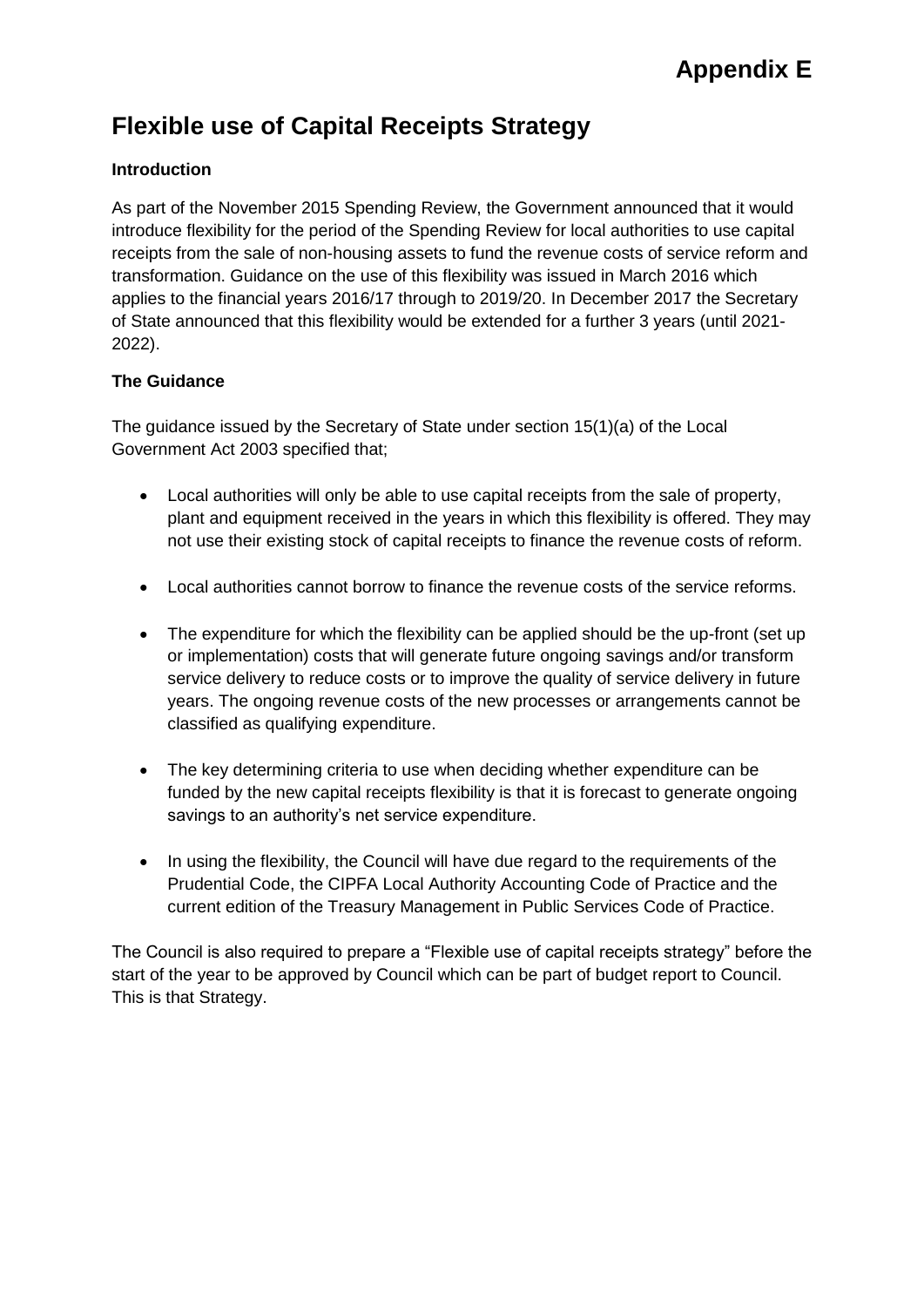The guidance sets out examples of qualifying expenditure which includes;

- *Sharing back-office and administrative services with one or more other council or public sector bodies;*
- *Investment in service reform feasibility work, e.g. setting up pilot schemes;*
- *Collaboration between local authorities and central government departments to free up land for economic use;*
- *Funding the cost of service reconfiguration, restructuring or rationalisation (staff or non-staff), where this leads to ongoing efficiency savings or service transformation;*
- *Sharing Chief-Executives, management teams or staffing structures;*
- *Driving a digital approach to the delivery of more efficient public services and how the public interacts with constituent authorities where possible;*
- *Aggregating procurement on common goods and services where possible, either as part of local arrangements or using Crown Commercial Services or regional procurement hubs or Professional Buying Organisations;*
- *Improving systems and processes to tackle fraud and corruption in line with the Local Government Fraud and Corruption Strategy – this could include an element of staff training;*
- *Setting up commercial or alternative delivery models to deliver services more efficiently and bring in revenue (for example, through selling services to others);*
- *Integrating public facing services across two or more public sector bodies (for example children's social care, trading standards) to generate savings or to transform service delivery.*

### **The Council's Proposals**

The Council has no new intentions for the use of flexibility over capital receipts to support transformational projects in 2021/22 as follows:

The Council has already approved the following projects in its 2020/21 budget:

1. £40,000 to support service reform feasibility work within the waste collection and recycling service area

Previous uses of the flexible use of capital receipts have now been expended